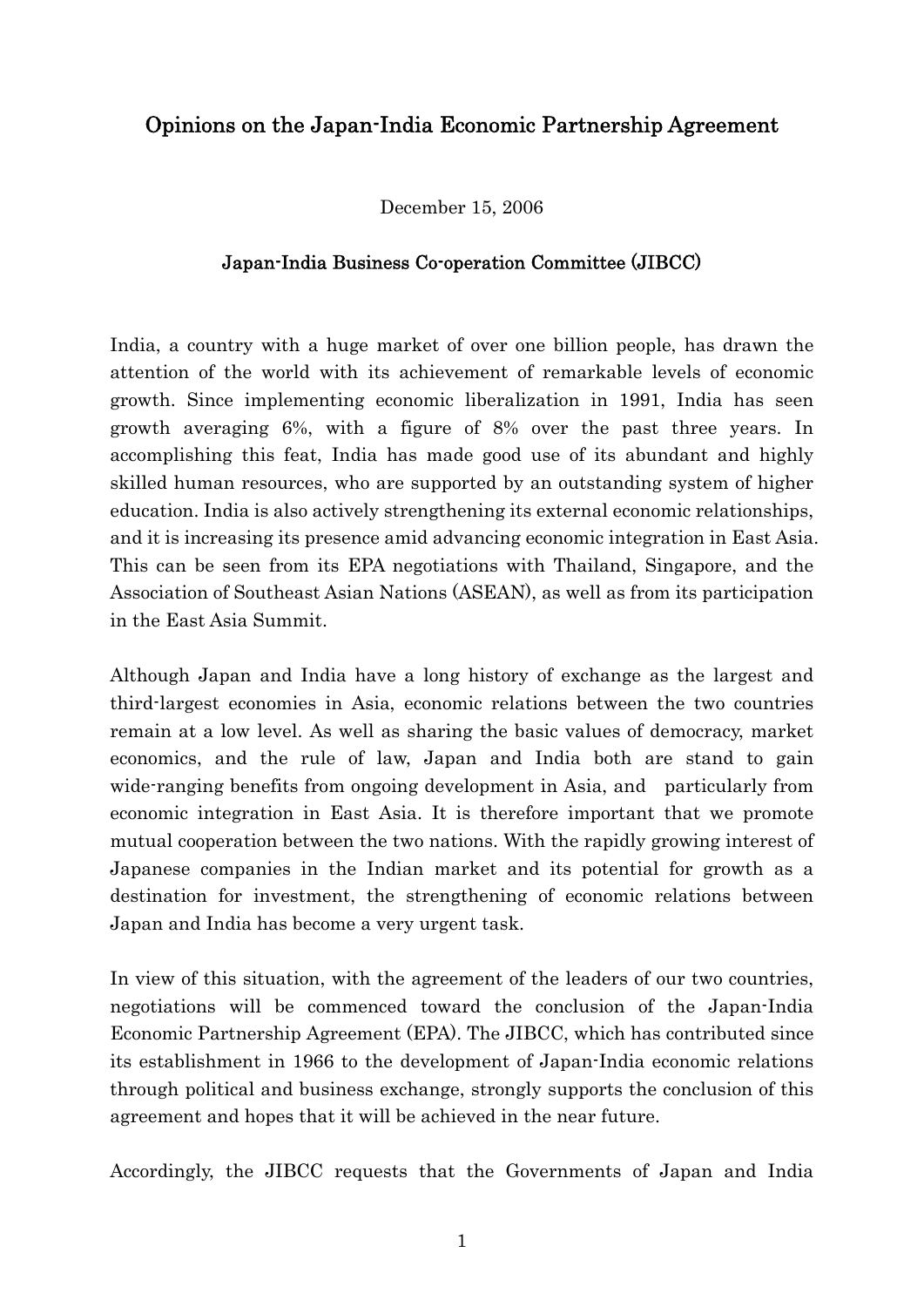undertake negotiations while taking into full consideration the following opinions.

# I. Nature of the EPA

The coverage of the EPA should be broad and comprehensive, including not only border measures such as tariff and non-tariff measures, but also investment, trade-in services, movement of natural persons, intellectual property rights, and development of the business environment, with a view to contribute to the sustainable development of robust international trade.

When negotiations are conducted, the views of the private-sector companies that actually perform trade and investment should be fully taken into account. Moreover, the negotiation process should be disclosed to such companies, in order to ensure that they are not only informed of the results.

# II. Specific Matters to be Considered in Negotiations

- 1. Trade in Goods
- (1) Tariffs

Regarding trade in goods, tariffs should be eliminated on as broad a range of items as possible to ensure that the agreement is in conformity with WTO rules (GATT Article 24). In the free trade agreements that India has concluded thus far, a large number of items have been excluded from tariff reductions, but in the agreement with Japan, tariffs of substantially all the trade should be eliminated.

Although the Government of India has reduced basic tariff rates, compared with Japan's main trade partners in Asia (such as China and ASEAN member nations), they remain high. The average applied tariff rates are 37.4% on agricultural goods and 27.9% on non-agricultural goods. In particular, tariff rates on finished articles and on their parts are the same in some cases, making it difficult for companies investing in India to derive benefits from local production.

We request that the Government of India eliminate tariffs to be levied on capital goods among other things. In this context, we also request the Government of India eliminate a 5% reduced tariff which has been levied on capital goods to be imported under the Export Promotion Capital Goods (EPCG) scheme.

Even if basic customs duties (4 levels: 0%, 5%, 10%, and 12.5%) are reduced, additional duties (generally 16%; 0%, 4%, or 8% on certain items), countervailing duties (4% across the board), and education cess (2%) are also levied, making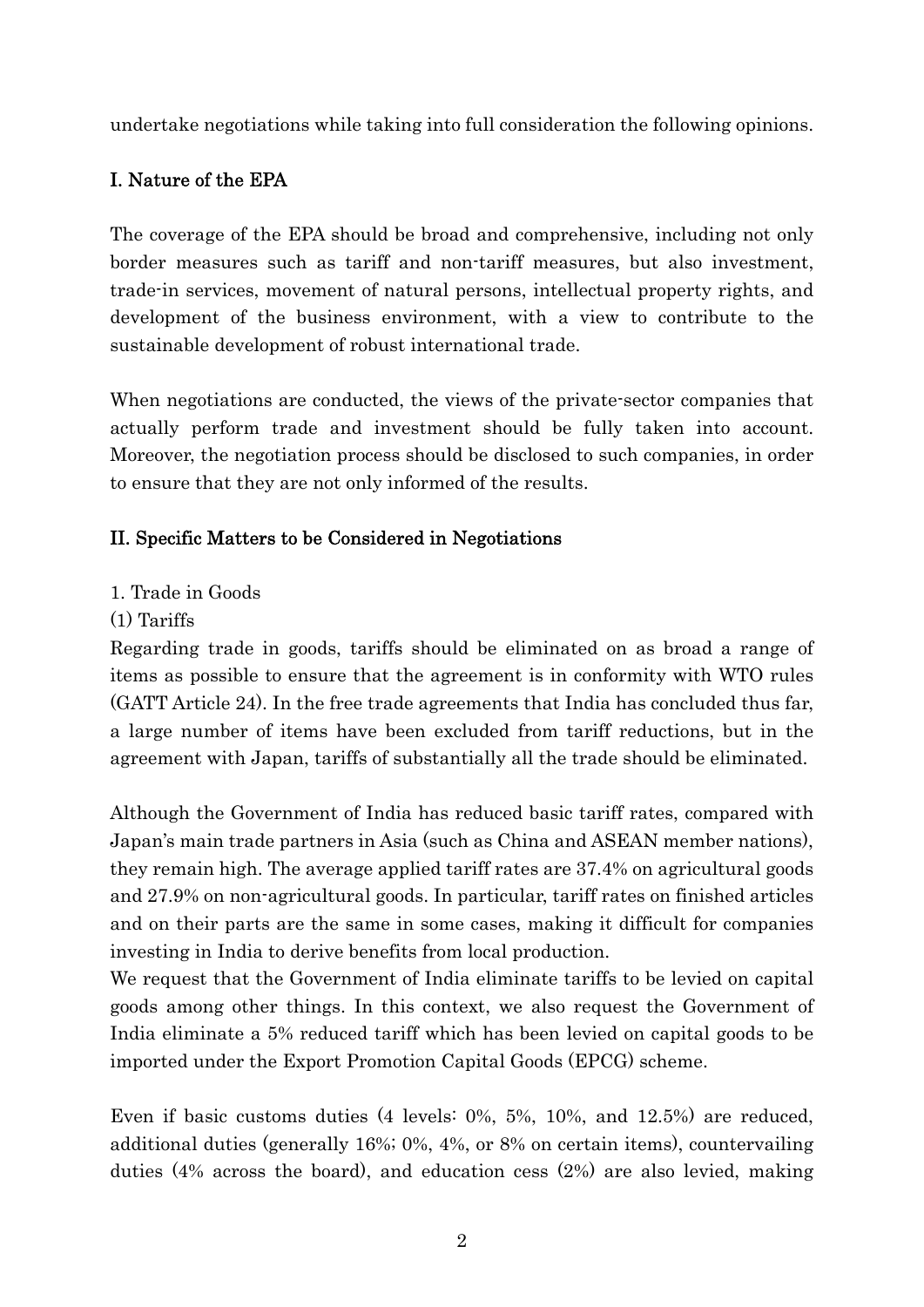duties in effect very high. For example, when the basic customs duty on a product is 12.5% and additional duty is 16%, the final duty comes to 36.736228%. Furthermore, since the rates of additional duties and the like are revised every year, tax administration in companies becomes very complicated and profits are unstable. Therefore, in the EPA with Japan, not only should tariffs be eliminated (zero basic customs duty) but also additional duties, countervailing duties, and education cess should be eliminated in a wide range of fields.

#### (2) Trade Remedies

India is the heaviest user of anti-dumping measures among the WTO members, with 323 cases from the inception of the WTO in 1995 to June 2006. The abuse of anti-dumping measures imposes a heavy burden on companies and may result in negating the effect of tariff reduction. We request that the agreement explicitly provide that when one party decides to initiate an anti-dumping investigation, the party is obliged to give prompt written notice to the other party. We also request that following this, the two parties hold a consultation, with the aim of preventing arbitrary and protectionist abuse of anti-dumping measures. We further request that the agreement provide a mechanism for consultation concerning safeguard measures between the two countries to resolve situations in which a party deems itself to be affected by the negative impact caused by its commitments under the agreement. The appropriate application of trade remedies such as anti-dumping, safeguard, subsidies and countervailing measures is the right of WTO member countries, and it is not desirable that this right be revoked in a bilateral agreement. To promote liberalization, certain measures approved by the WTO should be guaranteed.

## (3) Rules of Origin

In a preferential trade agreement, rules of origin contribute to the promotion of trade between the countries concerned and are essential to prevent third-country circumvention. However, when the rules of origin and rules for their administration are stricter than is necessary, they may have the effect of obstructing trade. Therefore, rules of origin must be clear and transparent, and their operation must be made easy for users to understand and implement.

In the negotiations for its Framework Agreement on Comprehensive Economic Cooperation with ASEAN, India proposed rules of origin requiring the fulfillment of criteria for changing tariff classification (four digits) and value-added criteria, but Japan and India should not adopt such strict rules.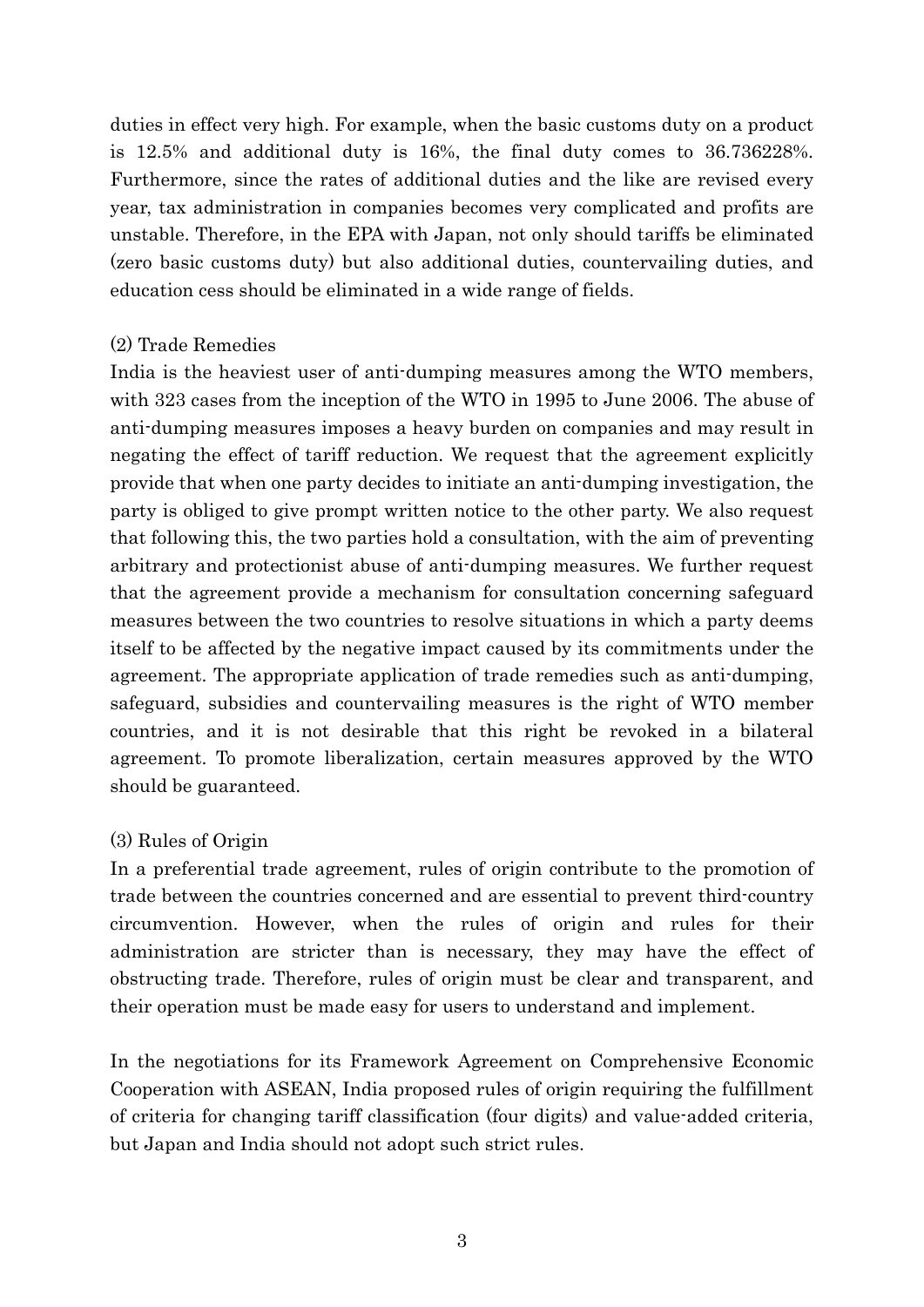When Japan and India formulate product-specific rules of origin in the EPA, the classifications adopted should be based on the International Convention on the Harmonized Commodity Description and Coding System (HS Convention), which is to be amended on January 1, 2007.

#### (4) Certificates of Origin

When determining the rules for operational procedures of certificates of origin, the Governments of Japan and India must fully take into account rapidly changing and diverse trade situations, including such developments as the use of re-invoicing.

In the EPAs that Japan has concluded thus far, rules for operational procedures of certificates of origin have been determined on the day the agreements came into effect, which has not allowed sufficient time for preparation for companies using certificates of origin or for the bodies that issue them. In the EPA with India, rules for administration of certificates of origin should be made in the form of an annex to the EPA, to ensure that there is sufficient preparation time between the signing of the agreement and its effectuation.

Considering the fact that the Japan Chamber of Commerce and Industry and other concerned chambers of commerce and industry have already issued specified certificates of origin based on the EPAs with Mexico and Malaysia, we request that all due attention be paid to soliciting the opinions of and providing information to chambers of commerce and industry in the course of these negotiations.

## 2. Customs Procedures

## (1) Customs Procedures

In customs procedures in India, many types of documents are required by customs and, because the tariff system is complex, customs procedures take a very long time. Even when urgent freight is sent by air, it can take as long as one week from arrival at an airport in India to reach the consignee. When using duty exemption schemes, the procedures for the refund of duties paid are also complicated. Customs procedures should be simplified and expeditious customs clearance should be made possible, providing companies with the benefit of reduced costs.

## (2) Basis of Customs Valuation

In the WTO Agreement on Customs Valuation, the adoption of the CIF price or FOB price as the basis of customs valuation is left to the domestic laws of the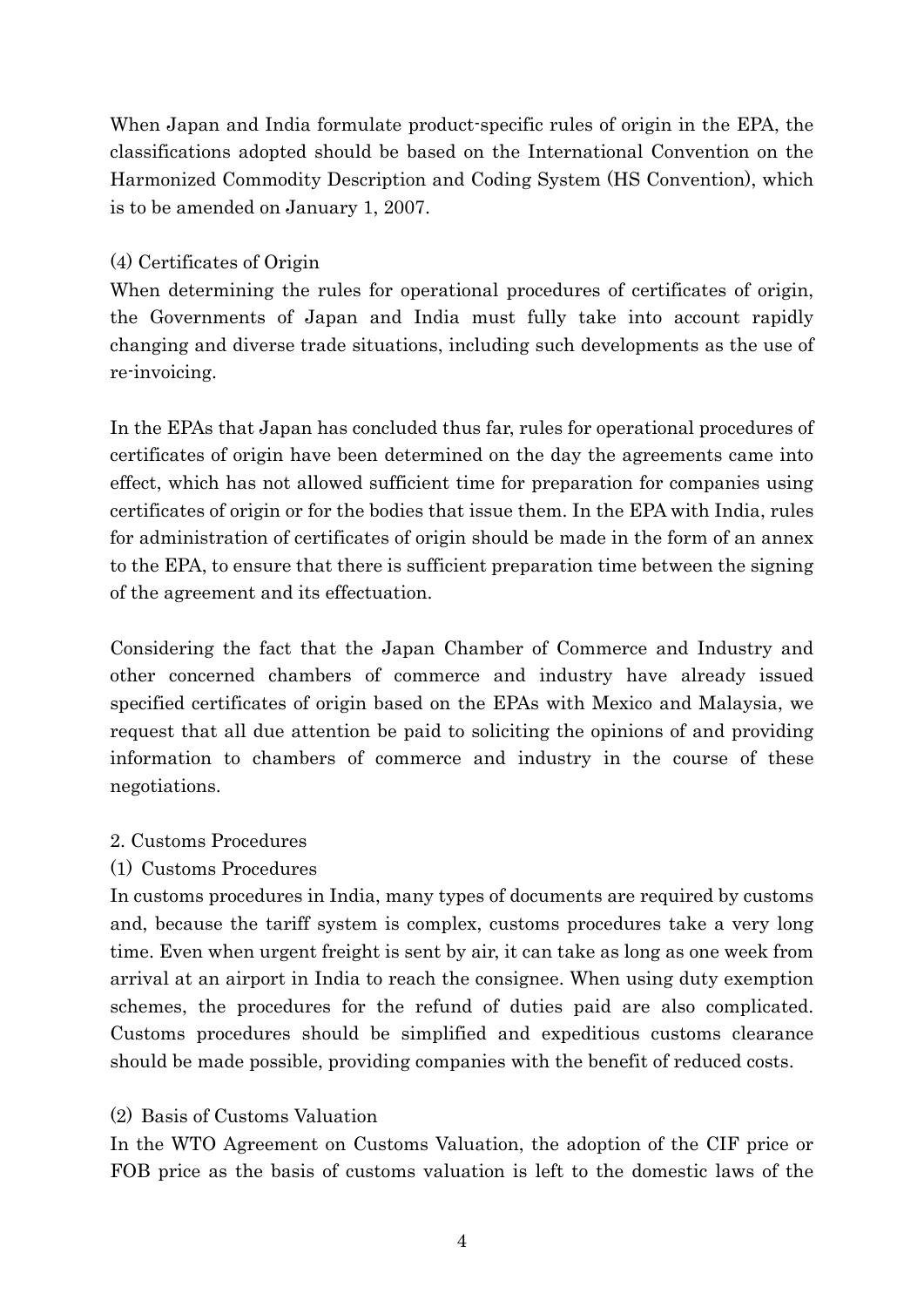countries concerned. India has adopted the CIF price as its basis, but adds loading charges (estimated at 1% of the CIF price). Since the CIF price in the Agreement on Customs Valuation is the price upon arrival at the port of import, this price should be used without any additions.

#### (3) Tariff Classification

India is currently considering the introduction of a law to impose a 12.5% duty (and countervailing duty) on digital cameras with video functions, which should not be subject to taxation since they fall under the Information Technology Agreement (ITA) of the WTO. This duty is being considered on the ground that the ITA is not applicable to products with video functions, and a bank guarantee is currently required when importing such digital cameras. The JIBCC requests that tariff classification be implemented in India in accordance with internationally harmonized system.

In the EPAs that Japan has already concluded, there have been several cases of differences of judgment concerning classification between Japan's customs authorities and those of the partner country. Disparities concerning tariff classification between the parties involved diminish the benefits of elimination or reduction of tariff. In particular, regarding goods that fall under the WTO's Information Technology Agreement (ITA), the item list of information-related equipment will be broadly revised with the coming amendment of the HS Convention. Since there are many new classifications, there should be sufficient coordination between the Governments of Japan and India to ensure that the aims of the ITA are fully applied. Product-specific rules of origin should therefore be formulated with sufficient coordination between the Governments of Japan and India.

## 3. Criteria and Standards

We recognize the important contributions that international standards and conformity assessment systems can make in a variety of areas. These include ensuring security and the quality of exports, protecting the environment and human life and health, maintaining compatibility between products, and supporting high levels of productivity and efficiency. However, if such standards are not arranged or managed properly, they can also impede trade or hinder market access. Therefore, the agreement should ensure that standards and conformity assessment systems would not impair trade or investment between the two counties.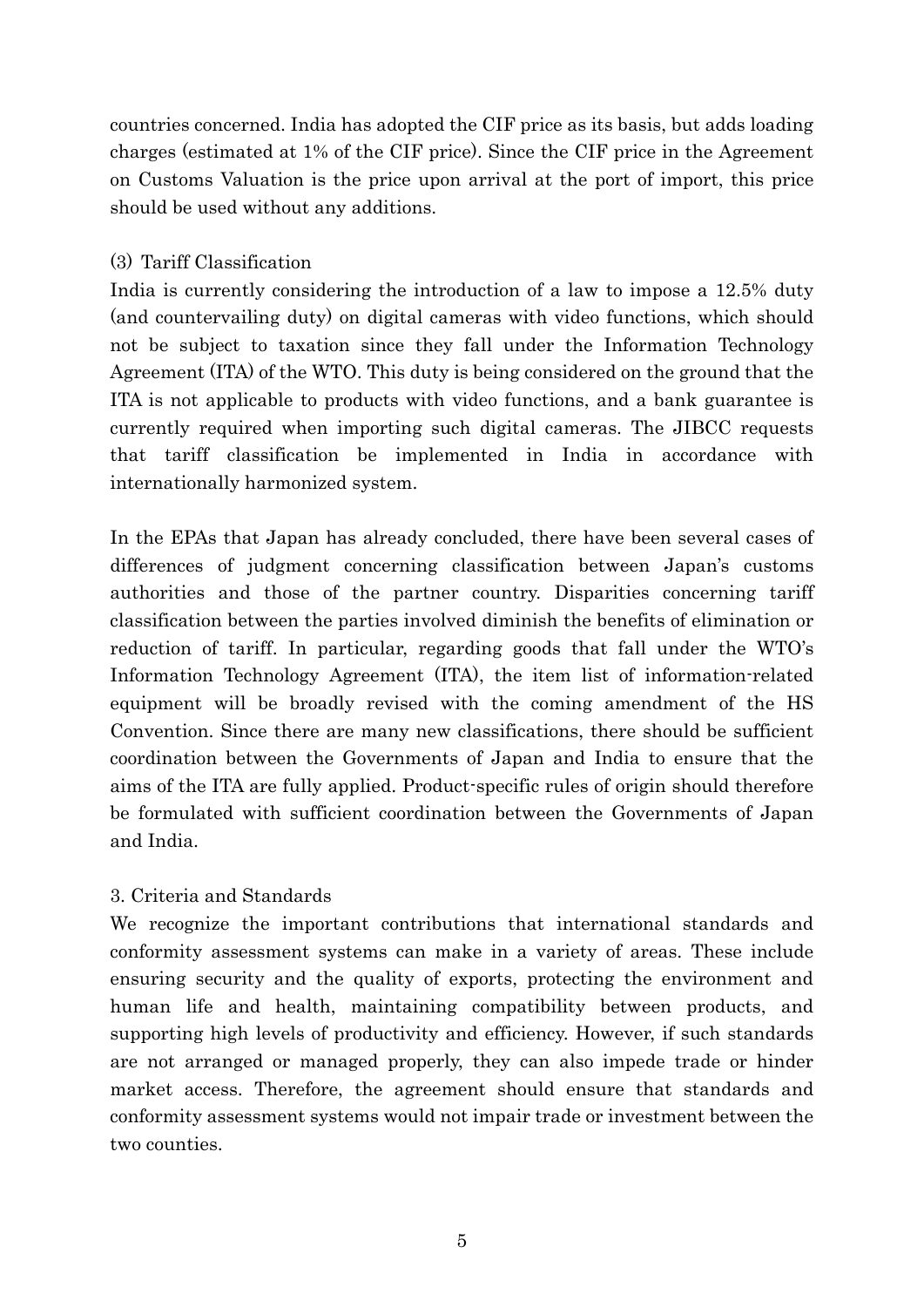Japanese companies have pointed out the following problems in the Indian market.

#### (1) Indian Standards (BIS Standards)

When items falling under the regulations of the Bureau of Indian Standards (BIS) are imported into India, they are required to comply with BIS standards; otherwise the manufacturer of such items must undergo BIS standards screening and registration, as well as pay for these procedures. As a result, import procedures in India are very costly. The BIS standards should either be removed or mutual recognition of standards for our two countries should be achieved.

#### (2) Maximum Retail Price (MRP) Marking System

In India, in order to protect consumers by preventing retailers from setting unjustifiably high prices, producers must indicate MRP or put an MRP sticker on each carton. For products that cannot be labeled with MRP stickers before shipment from the factory, MRP stickers are applied in a bonded warehouse and the products are then distributed to retailers after customs clearance. This leads to an increase of stock lead time, man-hour costs, and logistics costs. An MRP is used as basis for countervailing duty assessment for TVs and audio equipment, which has made the calculation of custom duties complicated. We request that the MRP marking system be abolished.

#### (3) State Government Regulations

The regulations of the state of West Bengal require that hydraulic tests be made on all pressure vessels every four years, which involves considerable expense and takes a great deal of time, imposing heavy burdens. We believe that such tests should be required only at the time of manufacture and modification, as in Japan. In addition to hydraulic tests, the regulations concerning boilers require the implementation of emission tests using actual boiler fluid when safety valves are newly installed or changed. Since this is both dangerous and impractical, these regulations should be abolished.

#### 4. Sanitary and Phytosanitary Measures

The agreement should reaffirm that the two countries would not be prevented from adopting or enforcing, on the basis of scientific principles, measures necessary for the protection of human, animal, or plant life or health. It should be required, however, that such measures not be applied in a manner that would constitute a means of arbitrary or unjustifiable discrimination where the same conditions prevail, and that such measures not be used as disguised restrictions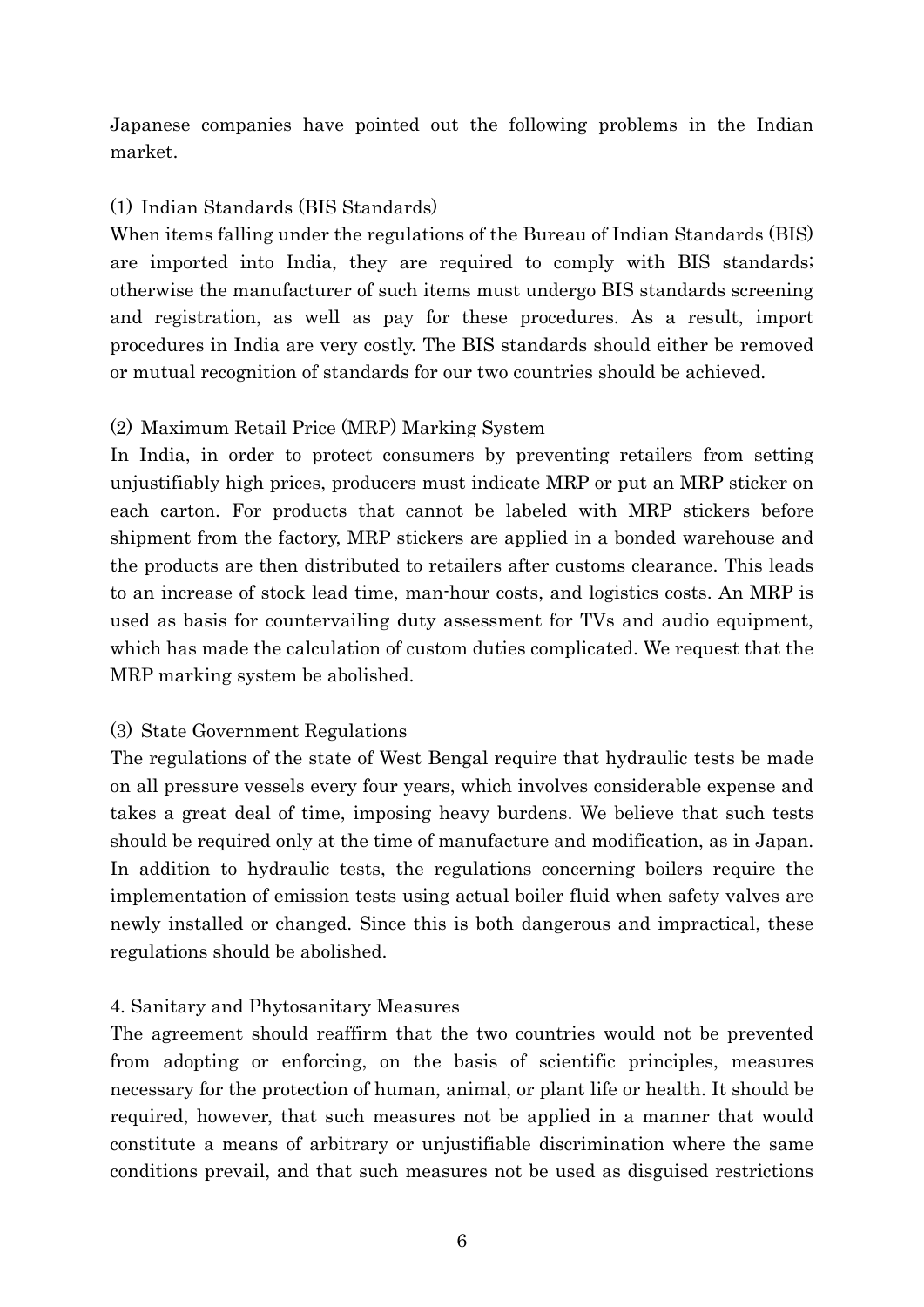on international trade, as specified in the WTO Agreement on the Application of Sanitary and Phytosanitary Measures.

## 5. Investment

In February 2002, with the aim of improving transparency, India changed its approval system for foreign direct investment from a positive list approach to a negative list approach, whereby approval for direct investment with an equity participation rate of up to 100% is automatically granted for sectors not on the list. The JIBCC actively participates in the India-Japan Investment Dialogue established in 1999. It has requested improvements regarding various problems related to the promotion of investment in India, but many impediments to investment still remain.

India wishes to encourage investment by Japanese manufacturing companies, particularly small and medium-sized enterprises. However, in order to vitalize the Indian economy, foster supporting industries, and promote employment, India should abolish or relax the following investment regulations and increase its acceptance of investment.

# (1) Non-objection Certificate

When a foreign company that has set up a joint venture (with a minority share) in India launches a new joint venture business (with a majority share) in the same business field, the new business must obtain a non-objection certificate from the existing business. The regulations concerning the commencement of a new business in the same field as an existing business should be relaxed.

# (2) Remittance Regulations

When a Japanese person posted in India sends money to Japan, the amount is restricted to no more than 75% of the salary received in India. We request that this regulation be removed.

## (3) Withdrawal Regulations

When a company becomes insolvent as a result of a change in the business environment or for another reason, it must notify the Board for Industrial and Financial Reconstruction (BIFR) in accordance with the Sick Industry Company Act. Upon notification, under the supervision of the BIFR, the company may determine a rehabilitation policy, remedy the situation itself, or be dissolved, but there are no cases of withdrawal being permitted. Company liquidation procedures should be simplified through legislation such as amendment of the Company Act.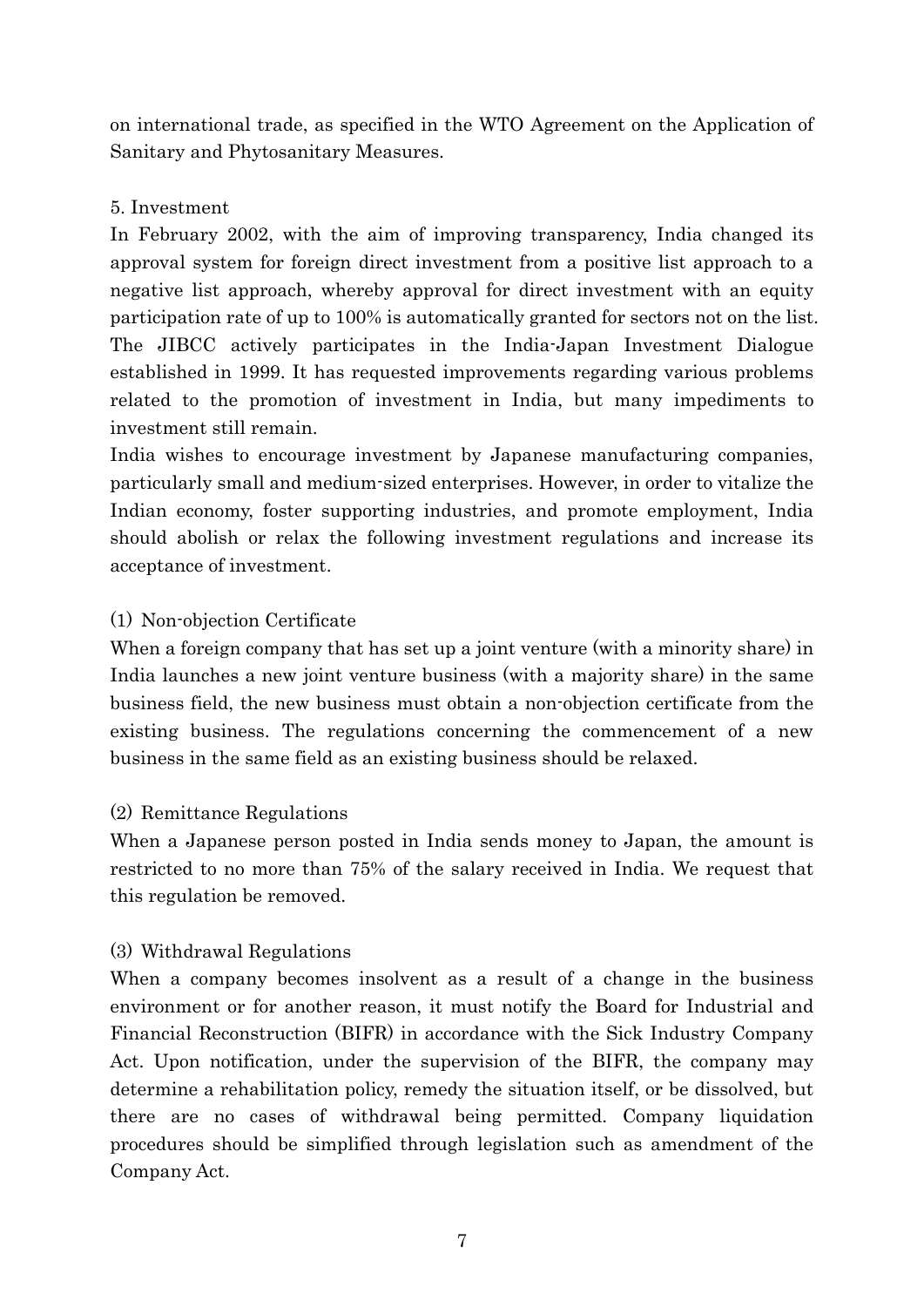#### (4) Regulations on Remittance of Royalty Payments

When royalty exceeds 8% of exports or 5% of domestic sales, or when the first lump-sum payments in connection with a royalty agreement exceed two million dollars, the approval of the Reserve Bank of India (RBI) is required. However, several cases have been reported in which RBI did not approve such remittance. These regulations concerning remittance of royalty payments should be abolished. Advance approval is required when royalty payments on trademark use exceed 2% of exports and 1% of domestic sales. Furthermore, it sometimes takes as long as six months from the submission of an application to the RBI for approval to be granted. These procedures should be simplified, and it should be possible to undertake them with greater rapidity.

To promote investment between Japan and India, it is necessary to liberalize investment and protect investors. The EPA should therefore contain clear provisions on transparency, expropriation and compensation, freedom of transfer of funds, most favored nation treatment and national treatment both at pre-establishment stage and at post-establishment stage, and the abolition of performance requirements. Most favored nation treatment and national treatment should be applied to the right to receive trial in a domestic court and to taxation.

A transparent and effective dispute resolution mechanism is necessary for the protection of investors. In order to widen the choice of dispute resolution methods for disputants, India should promptly ratify the Convention on the Settlement of Investment Disputes between States and Nationals of Other States (ICSID Convention).

#### 6. Trade in Services

#### (1) Liberalization of Trade in Services

The liberalization of trade in services is advantageous in that it promotes economic efficiency, inward foreign direct investment, and employment. In particular, the liberalization of manufacturing-related service industries is indispensable in building a speedy and efficient supply chain. Negotiations on the liberalization of trade in services are being conducted in the WTO Doha Round, and in the Japan-India EPA, liberalization should be promoted in a wide range of sectors in accordance with the WTO agreement (GATS Article 5). We believe that negotiations for trade in services should take a negative list approach in order to ensure wide-ranging, high-level, and transparent commitments.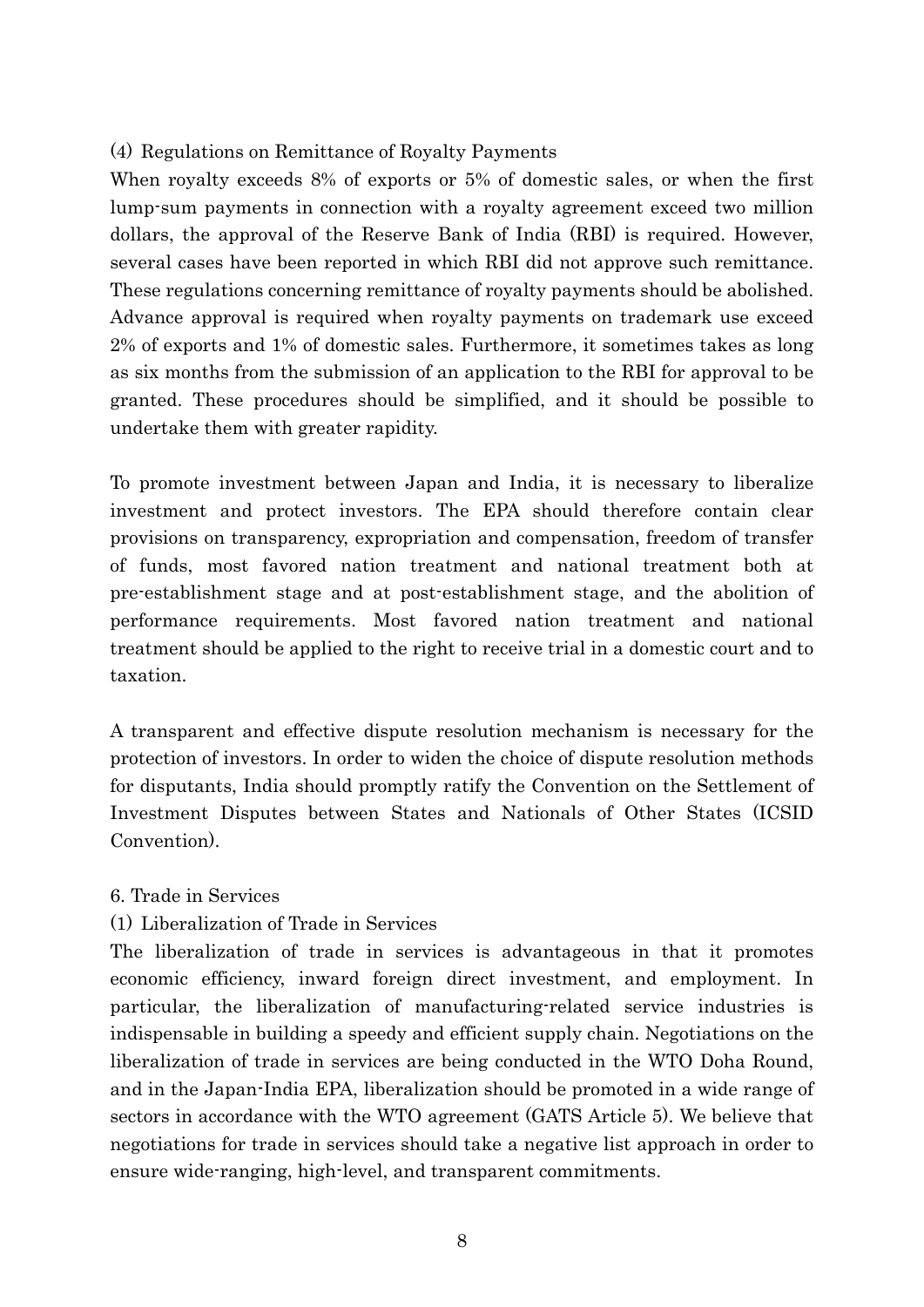## (2) Movement of Natural Persons

With the expansion of corporate activities overseas, it has become essential to liberalize and facilitate the movement of natural persons, such as the movement of professional service providers, to ensure the smooth promotion of business overseas, including the simplification and speeding up of visa procedures.

To promote the expansion of investment in India from Japan, we request that the Government of India simplify and speed up visa procedures for short stays and transfers of staff within companies. In particular, since only a three-month extension is permitted when an application is made in India for visa extension, at present it is more efficient for applicants to return to Japan and apply for a three-year visa at the Indian Embassy in Tokyo. Visa procedures should also be expedited, such as by approving extensions to the ends of the terms specified in employment contracts issued by local affiliated companies.

Furthermore, we request that the two countries implement reciprocal exemption of visas for temporary visitors with a view to promoting trade and investment. We believe that visa waivers for temporary visitors would also contribute to the promotion of the tourism industries of both nations.

At the same time, the Government of Japan should consider the facilitation of the movement of service providers based on contracts between companies. Regarding professional services provided through mutual recognition of qualifications, as well as domestic regulations concerning such matters, facilitation and deregulation should be studied, fully taking into account issues such as safety, reliability, and the maintenance of service quality.

In August 2000, then prime minister Mori proposed the Indo-Japanese IT Promotion and Cooperation Initiative, which included a scheme to issue multiple-entry visas valid for three years to Indian IT specialists. Although the Government of Japan relaxed the requirements for issuance of visas, admittance of Indian IT specialists remains flat. In order to promote interaction between IT specialists in two countries, the Government of Japan is requestd to improve the operation of the scheme.

7. Intellectual Property Rights

(1) Protection of Intellectual Property Rights

Intellectual property rights are not adequately protected in India because the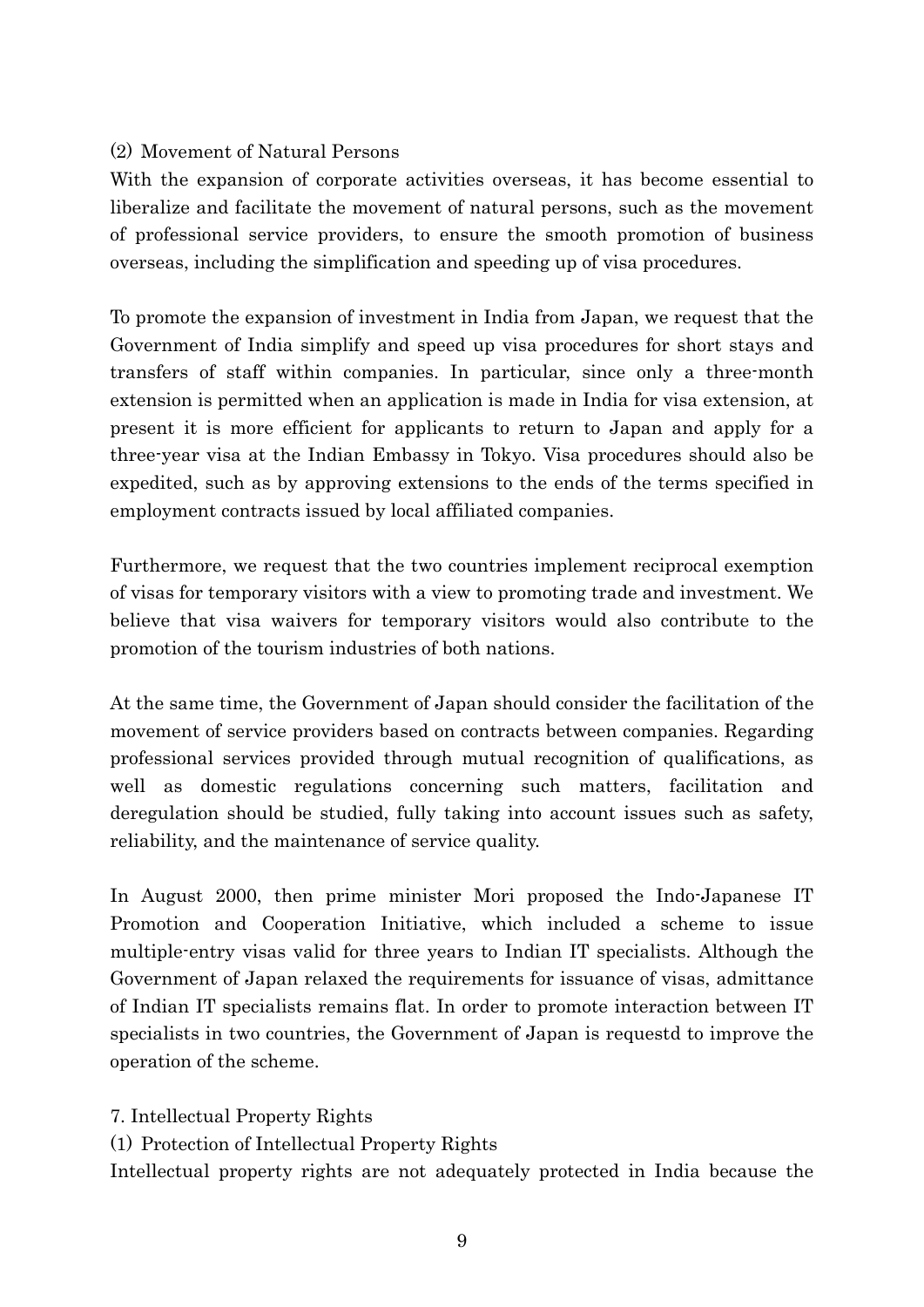legal system for such rights is insufficiently developed and legislation is beset by delays. Since there is no system for customs control at the borders for articles infringing intellectual property rights, such as pirated goods or copies, enforcement measures are also inadequate.

India has not ratified several important treaties related to intellectual property rights, including the Trademark Law Treaty, the World Intellectual Property Organization (WIPO) Copyright Treaty, the WIPO Performances and Phonograms Treaty, and the Protocol Relating to the Madrid Agreement Concerning the International Registration of Marks. It is therefore necessary for India to ratify these treaties as soon as possible and to establish a related domestic legal system for the protection and enforcement of intellectual property rights.

# (2) Faster Trademark Registration Procedures

Trademark registration procedures take a very long time in India. India should quickly establish legislation and a system for trademark registration with a view toward the implementation of speedy registration procedures. The establishment of a speedy registration system and procedures is also essential for the adequate protection of intellectual property rights.

# 8. Competition

To promote trade and investment between Japan and India, the provisions of the Japan-India EPA should include basic principles such as transparency, non-discrimination and fairness of procedures, the prohibition of hardcore cartels, and cooperation between the competition authorities of both countries, in order to prevent anti-competitive practices.

Japanese companies have pointed out the following problems in the Indian market.

- In the private-sector electric power field, the state-run National Thermal Power Corporation (NTPC) is allowed to participate in bidding for ultra-mega projects, impeding competition and suppressing private business.
- Monopoly rights are granted to Indian companies that participate in joint ventures with foreign companies in India. These monopoly rights should be removed.

## 9. Government Procurement

India lacks transparency in government procurement. We, therefore, urge India to participate in the WTO Agreement on Government Procurement and improve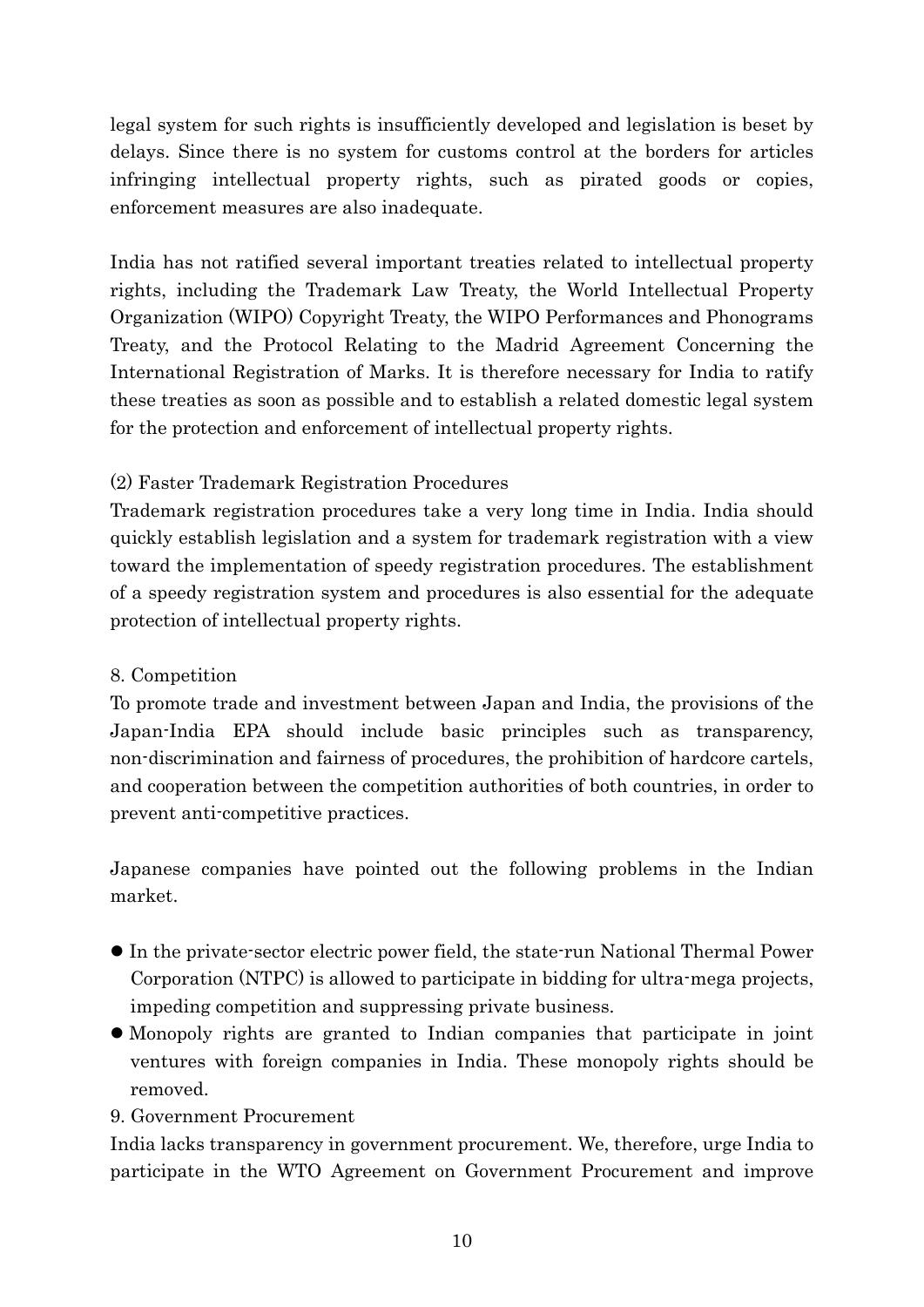transparency by strengthening the related legal system. Since state-run companies are given preferential treatment, it is not easy for foreign companies to obtain contracts with the Government of India. The preferential procurement policy whereby state-run companies can obtain contracts if their bid price is within 10% of the minimum bid price should be revised as soon as possible.

One specific example is the preferential treatment accorded to the state-run company Bharat Heavy Electricals Limited (BHEL) for bidding on government projects in the electric power plant sector.

## 10. Development of the Business Environment

In order for Japanese companies in India to maintain their competitiveness amid increasingly severe global market competition, a transparent and effective framework is required to resolve the various business problems that arise. Accordingly, as in the EPAs that Japan has already concluded, a subcommittee for the development of a business environment in which private companies can participate should be set up as part of the EPA with India.

In addition, we request that the following issues regarding India's business environment be resolved.

## (1) Taxation System

In India, the taxation system is frequently changed and its contents are not clear, making it easy for the tax authorities to take arbitrary measures. When the taxation system is changed, the nature of the changes should be publicly announced in advance to ensure that companies have a sufficient period of time to respond.

The following problems have been pointed out with respect to India's taxation system.

## (a) Corporate Income Tax

Corporate income tax in India is 30% for Indian companies (effective tax rate: 33.66%) and 40% for foreign companies (effective tax rate: 41.82%). The application of discriminatory corporate income tax on foreign companies should be revised as quickly as possible.

(b) Introduction of Value Added Tax (VAT)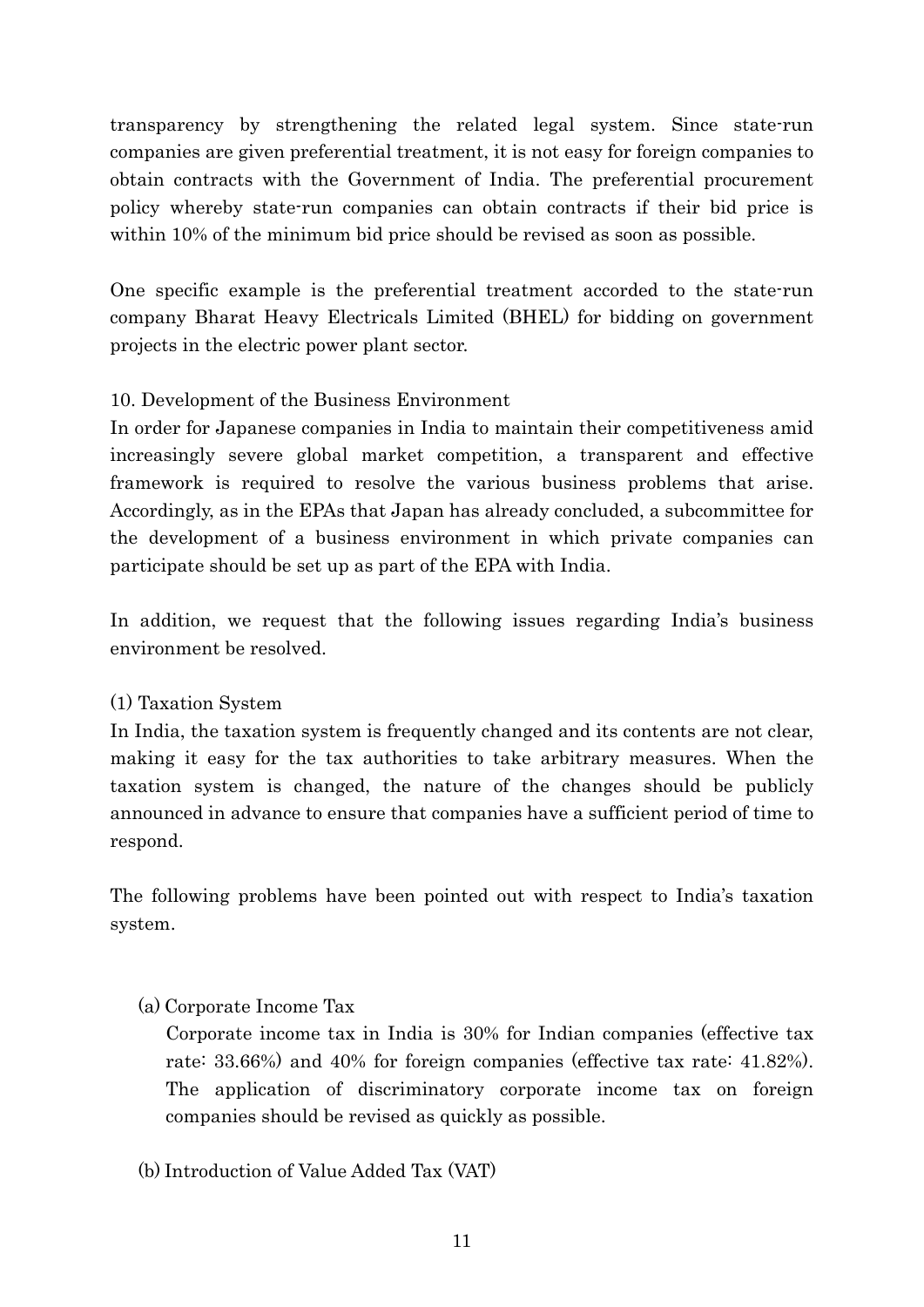In April 2005, VAT as a federal tax was introduced, in place of the state sales tax. Taxation on domestic business in India is complicated, since some states have introduced VAT while others have not. The Government of India should urge states that have not introduced VAT to do so as soon as possible.

## (c) Taxation on Representative Offices

 The Indian tax authorities consider representative offices, which are tax-exempt by nature, as permanent establishments, and impose taxes thereon. The Government of India should clarify the definition of "permanent establishment" and halt the taxation of representative offices.

## (d) Fringe Benefit Tax

In 2005, the Government of India introduced a fringe benefit tax. In addition, the expenses that foreign companies generally provide to resident representatives, including business traveling expenses, lodging expenses during business trips, transportation expenses, and company housing aid, are variable. We request that the Government of India abolish the fringe benefit taxation system.

(e) Central Sales Tax (CST)

 The Government of India plans to phase out the central sales tax. However, no schedule for this has been published. We request that the Government of India abolish CST at the earliest possible date, and that it reveals the schedule for this process.

## (f) Research and Development Cess

 A 5% research and development cess has been levied on all payments made towards the import of technology. Among other detrimental effects, this cess deters investment in and technology transfer to India. We urge the Government of India to abolish the R&D cess.

## (2) Labor Issues

Although the number of labor disputes in India is decreasing, it is still high compared with that in other countries, and the number of workdays lost through labor disputes in India is the highest in the world. We recommend that the Government of India develop a new legal system limited to Special Economic Zones in order to rapidly resolve labor disputes.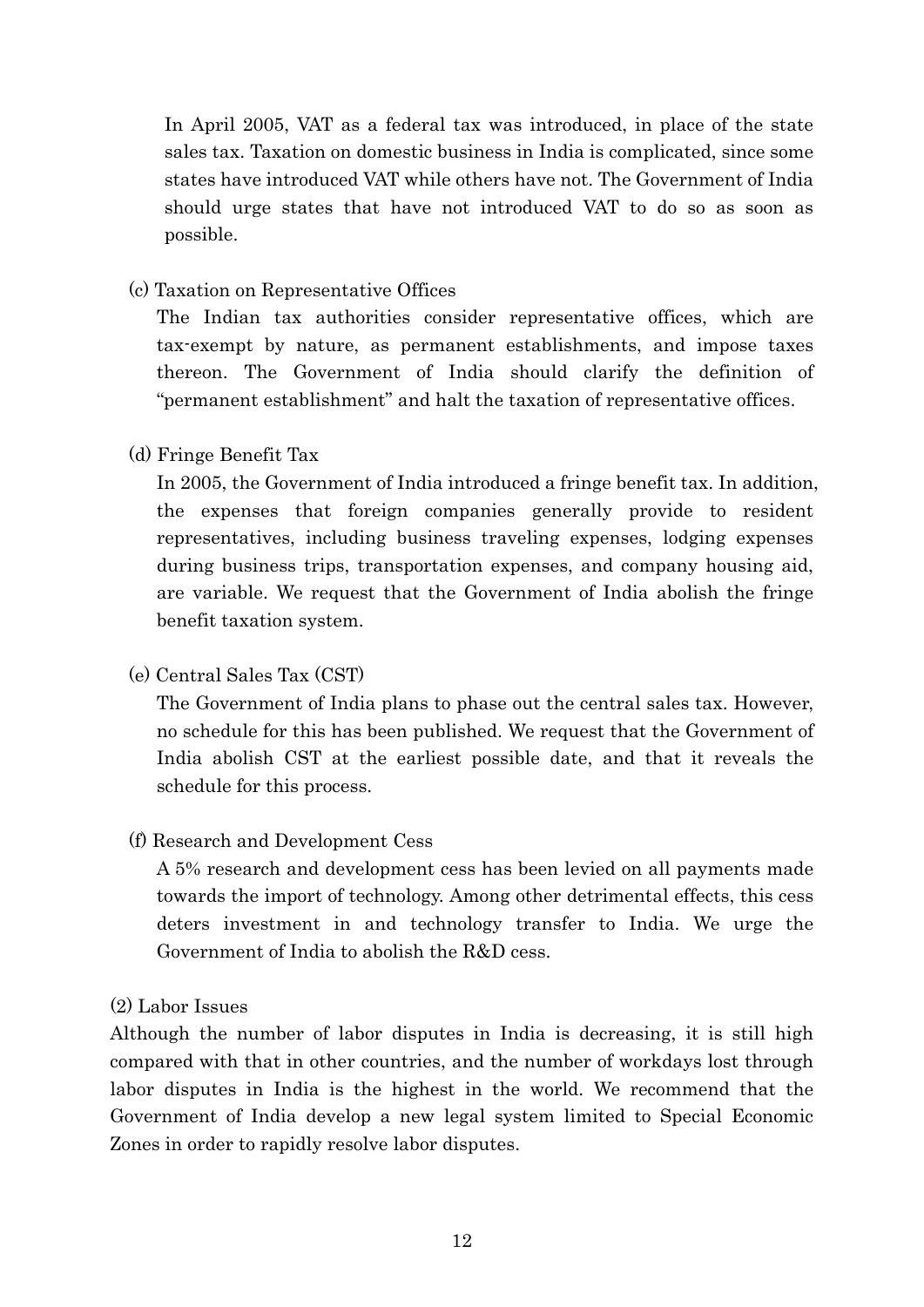## (3) Labor Laws and Exit Policy

In India, the protection of workers is strong to the point of being excessive. There is a provision, for example, requiring companies with 100 or more employees to obtain prior approval from the state government when laying off employees. This makes it difficult to scale back business or to withdraw from the market when it would involve layoffs. The relaxation of procedures regarding layoffs might actually lead to an increase in new employment.

#### (4) Infrastructure

Basic industrial infrastructure such as roads, port facilities, electricity, and communication means is inadequate. The Government of India should promote infrastructure development through budget expansion and the utilization of ODA, establish a public company to develop infrastructure for Japanese companies, and work together with state governments to develop infrastructure and attract Japanese companies.

## (5) Land Acquisition for Industrial Sites

Japanese companies have often found that industrial sites recently designated by state governments have already been bought up by other parties. The state government should regulate the acquisition of land for speculation purposes.

#### (6) Judicial System

In India, trials often take years. As a result, attorney's fees can become enormous. The Government of India should move to assure expeditious court proceedings.

## (7) Establishment and Use of Export Letters of Credit

Establishment of export letters of credit in Indian banks is difficult. As is often the case in Indian banks, settlement for an export letter of credit is not executed at the due date. It is necessary to improve the credibility of banks and to enhance the ability of bankers involved in foreign exchange to handle greater capacities.

#### (8) Hotels

There is a chronic shortage of hotel rooms in India's major cities, resulting in sharply rising accommodation costs. The Government of India should promote the construction of new hotels by relaxing restrictions on market access and land acquisition for the hotel industry.

#### (9) Japan-India Air Routes

Although the number of people traveling between Japan and India is rapidly